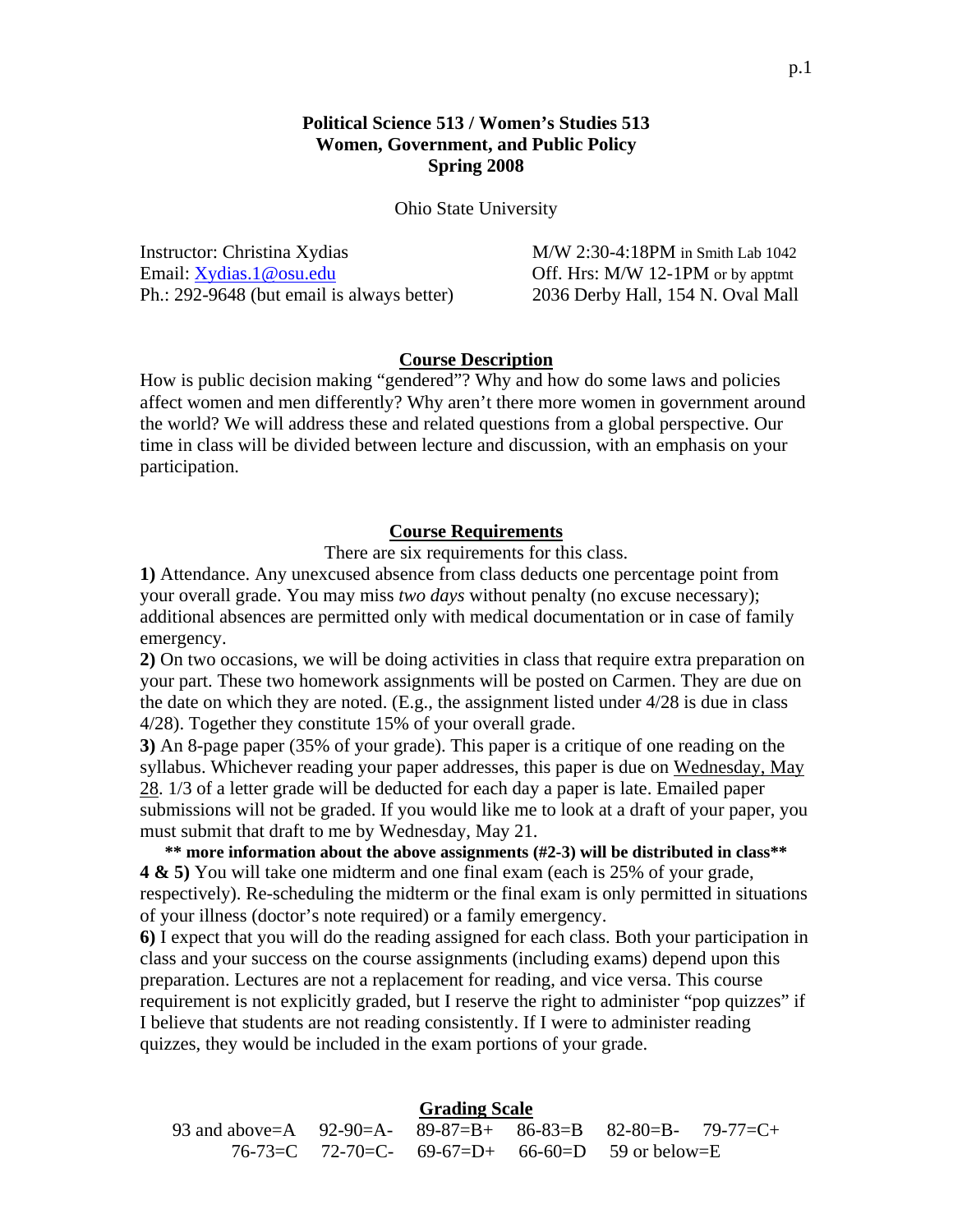#### **Academic Honesty**

I expect all of the work you do in this course to be your own. I will tolerate absolutely no cheating or plagiarism (using someone else's words or ideas without proper citation). I will report any cases of cheating or plagiarism to the university committee on academic misconduct, and they will be handled according to university policy. If you have any questions about what constitutes plagiarism, please ask me to explain.

#### **Disability**

If you need an accommodation based on the impact of a disability, you should contact me to arrange an appointment as soon as possible. At the appointment we can discuss the course format, anticipate your needs, and explore potential accommodations. I rely on the Office for Disability Services for assistance in verifying the need for accommodations and developing accommodation strategies. If you have not previously contacted the Office for Disability Services, I encourage you to do so.

#### **Course Materials**

**1)** The following required book will be on sale at bookstores in the university area (SBX, Long's, etc) and available on reserve at Sullivant Library (@ High &  $15<sup>th</sup>$  Ave). Chapters from this book will *not* be available on the course Carmen website, so you will need to purchase it.

Pamela Paxton and Melanie M. Hughes (2007) *Women, Politics, and Power: A Global Perspective*. Pine Forge Press.

**2)** PS513 has a Carmen course website, where required materials for class have been made available. Please contact me immediately if you are unable to access and print from the course website so that we can arrange an alternative format for these materials, as you are still responsible for preparing them for class. The website can be accessed from the URL [http://carmen.osu.edu,](http://carmen.osu.edu) where you should sign in using your usual OSU log-in and password.

#### **Course Schedule**

NOTE: WPP = Women, Politics, and Power;  $[C] =$  Carmen

Monday, March 24: **Introduction to the class & assignments**

# **Part I: What are gender and gendered interests?**  Wednesday, March 26: **What is gender**?

Reading:

-Simone de Beauvoir (1949) Selections from *The Second Sex* [C] -Judith Squires (1999) Selections from *Gender in Political Theory* [C]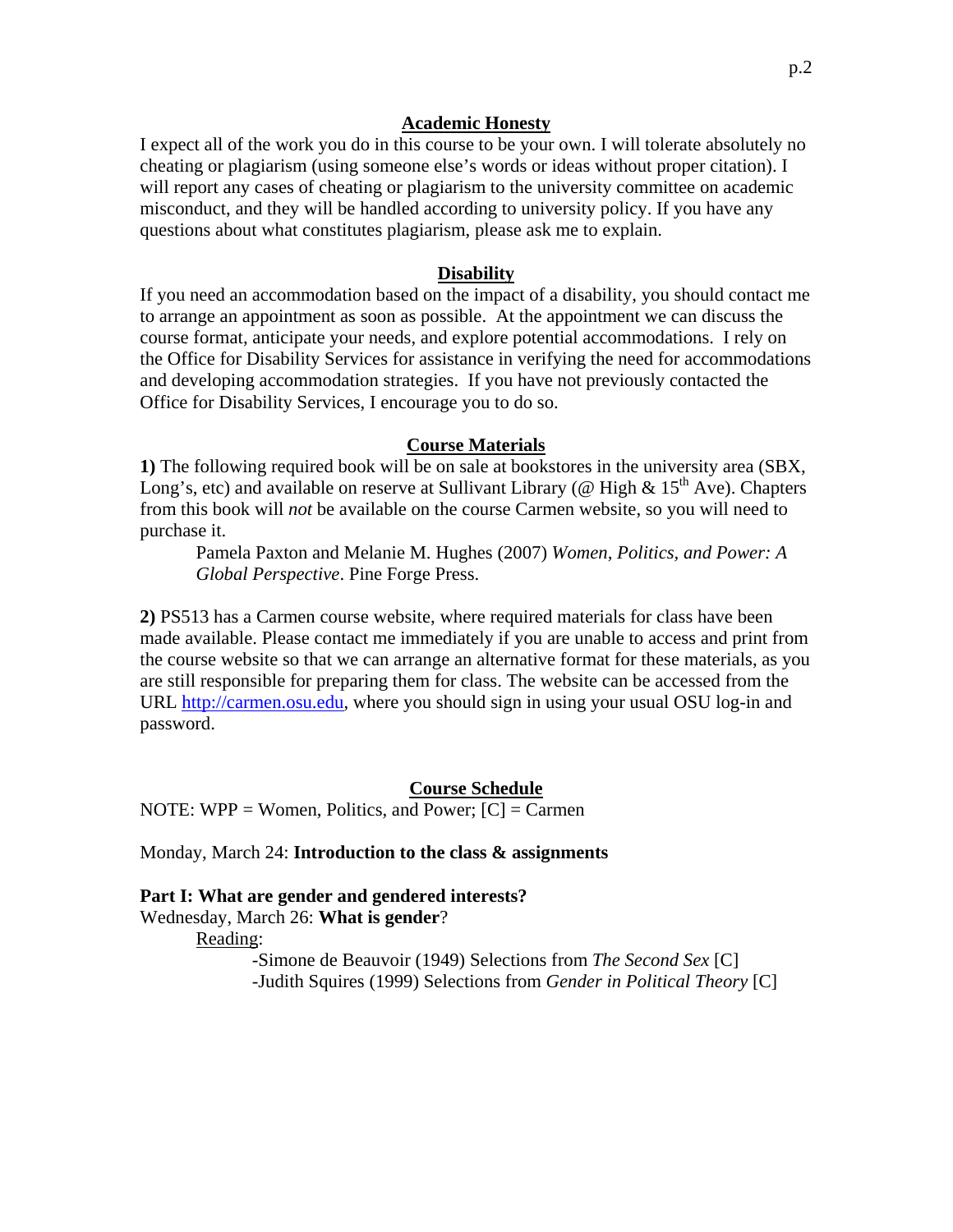#### Monday, March 31: **What are interests, and what are gendered interests?** Reading:

-Virginia Sapiro (1981) "What Makes Interests Interesting?" [C] -Karl Marx and Friedrich Engels (1955 edition, 1848 original publication) Selections from "The Communist Manifesto" [C]

#### **Part II: "Equality" and "Difference"**

Wednesday, April 2: **Equality and difference** 

Reading:

-Judith Squires (1999) Selections from *Gender in Political Theory* [C]

#### Monday, April 7: **Intersectionality**

Reading:

-Jane Mansbridge and Katherine Tate (1992) "Race Trumps Gender: The Thomas Nomination in the Black Community" *PS: Political Science and Politics*. 25:488-492 [C & available via JSTOR]

#### **Part III: Women and elections**

#### Wednesday, April 9: **Women and suffrage**

Reading:

-WPP Chapter 2: Women Struggle for the Vote (p.29-62) -(1907) "The Present Status of Woman Suffrage." *Harper's Weekly* [C]

### Monday, April 14: **Women and voting**

Reading:

- IDEA (International Institute for Democracy and Electoral Assistance) some voter-turnout data from a variety of countries (data over time) [http://www.idea.int/gender/vt\\_by\\_country.cfm](http://www.idea.int/gender/vt_by_country.cfm) -Ronald Inglehart and Pippa Norris (2000) "The Developmental Theory of the Gender Gap: Women's and Men's Voting Behavior in Global Perspective." *International Political Science Review*. 21(4):442-463. [C & available via JSTOR]

#### **Part IV: Women and political leadership**

Wednesday, April 16: **Women as candidates**

#### Reading:

-WPP Chapters 4-5: Explaining the Political Representation of Women

#### Monday, April 21: **Women in elected office**

Reading:

-WPP Chapter 7: Do Women Make A Difference? -Jane Mansbridge (1999) "Should Blacks Represent Blacks and Women Represent Women? A Contingent Yes" *Journal of Politics* 61(3):628-657 [C & available via JSTOR]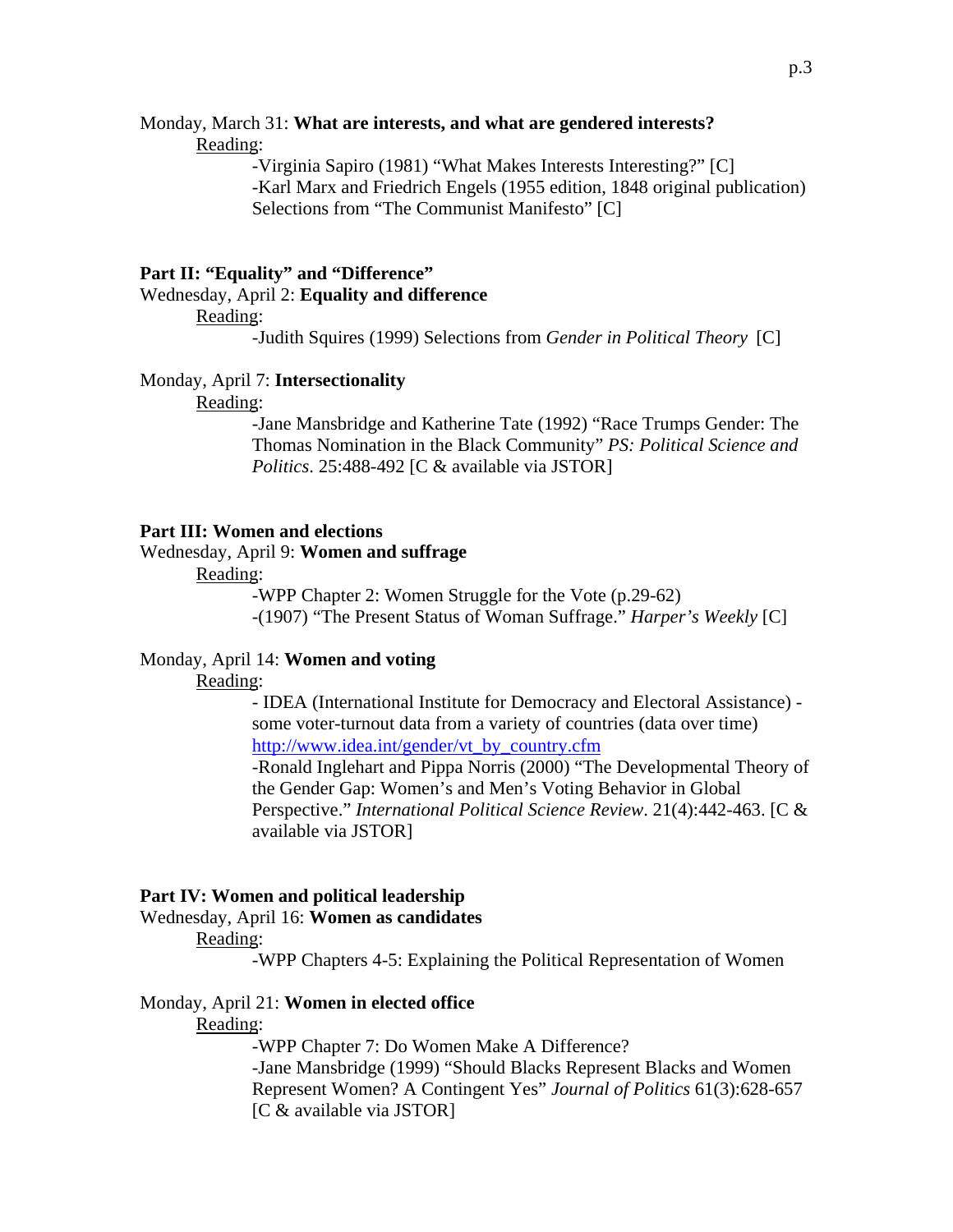### Wednesday, April 23: **\*\*IN-CLASS MIDTERM**\***\***

(Please refer to course requirements above for policy on missing/re-scheduling the exam)

#### Monday, April 28: **Case study activity**

*Assignment #1 due today*

Today we're doing a case study activity about gendered leadership styles. More information about this activity and assignment (*#1*) will be discussed in class. Reading in preparation for activity:

-Alice Eagly and Mary Johannesen-Schmidt (2001) "The Leadership Styles of Women and Men" *Journal of Social Issues* 37(4):781-797 [C & available via JSTOR]

## **Part V: Women and the state**

Wednesday, April 30: Introduction to women and the state (no reading assigned)

### Monday, May 5: **Women and health**

### Reading:

-Sue Tolleson-Rinehart (2005) Chapter 9 ("Women Get Sicker; Men Die Quicker: Gender, Health Politics and Policy") in *Gender and American Politics: Women, Men, and the Political Process* [C] -News piece TBD

# Wednesday, May 7: **Women and social welfare policies in the U.S.**

#### Reading:

-Marieka M. Klawitter (1994) "Who gains, who loses from changing U.S child support policies?" *Policy Sciences* 27:197-219 [C & via JSTOR]

### Monday, May 12: **Women and social welfare policies in the U.S., cont'd**  Reading:

-Kent Germany (2007) Chapter 11 ("Women, Welfare, and Political Mobilization") in *New Orleans After the Promises: Poverty, Citizenship, and the Search for the Great Society* p.224-245 [C]

### Wednesday, May 14: **Women and social welfare policies in the communist world** Reading:

-Donna Harsch (2007) Selections from *Revenge of the Domestic: Women, the Family, and Communism in the German Democratic Republic* [C] -Additional reading TBD

### Monday, May 19: **Case study activity**

*Assignment #2 due today* 

Today we're doing a case study activity. More information about this activity and assignment (*#2*) will be discussed in class.